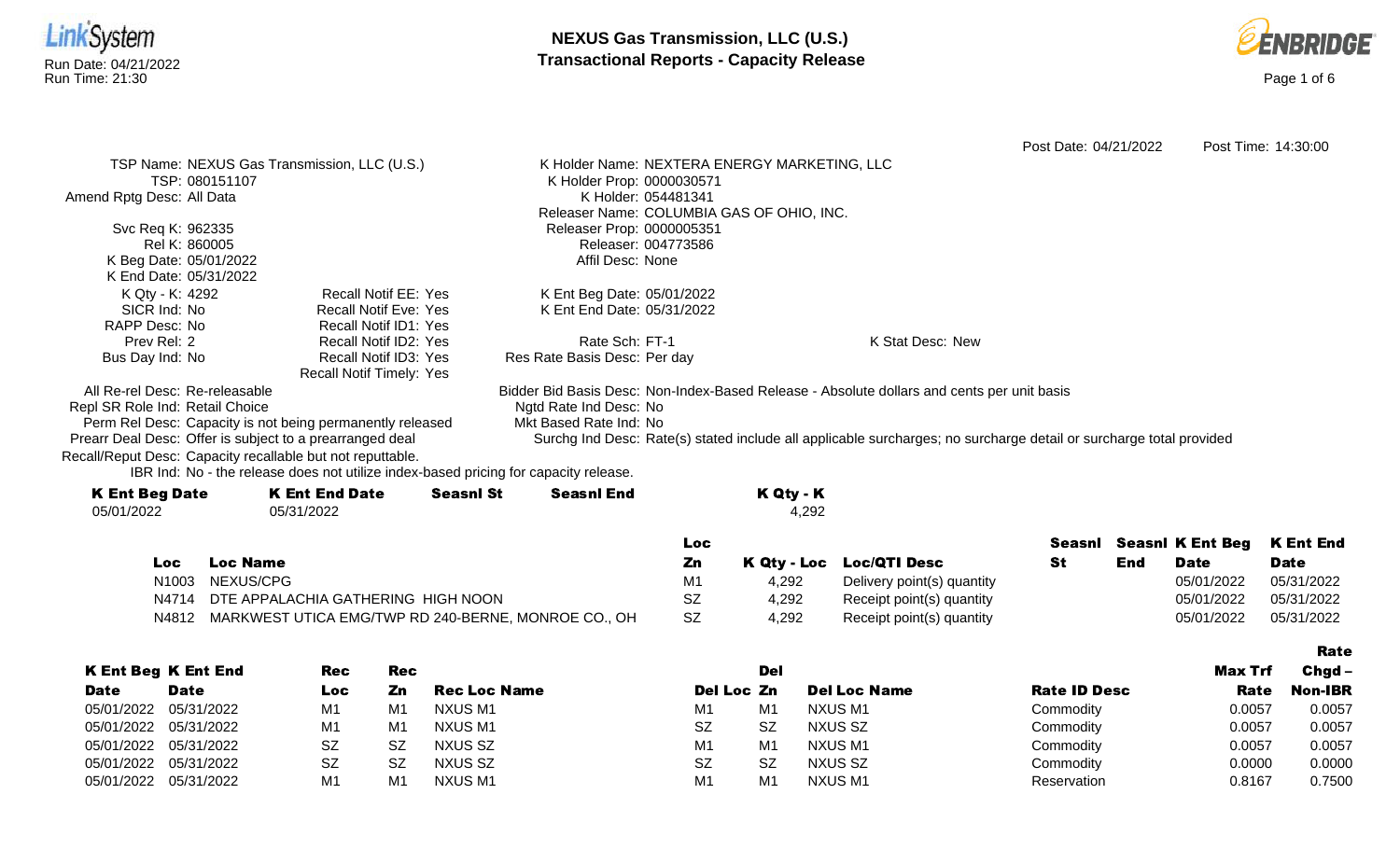

#### Recall/Reput Terms

RETAIL CHOICE RECALLABLE FOR ADMINISTRATIVE PURPOSES

## Terms/Notes

REPLACEMENT SHIPPER IS TAKING RETAIL CHOICE PROGRAM CAPACITY RELEASE THA T IS SUBJECT TO A NEGOTIATED RATE. PRIMARY RECEIPT POINTS ARE METER N47 14 AND METER N4812 AND PRIMARY DELIVERY POINT IS METER N1003. NOMINATION S USING THESE PRIMARY RECEIPT AND DELIVERY METERS ARE CONSIDERED IN PATH NOMINATIONS AND WILL RECEIVE THE NEGOTIATED RATE. REPLACEMENT SHIPPER N OMINATIONS THAT DO NOT MEET THE RECEIPT AND DELIVERY METER CRITERION A BO VE WILL BE CONSIDERED OUT OF PATH NOMINATIONS AND WILL CAUSE THE MAXI MUM RECOURSE RATES TO BE BILLED TO RELEASING SHIPPER. COLUMBIA GAS OF O HIO (RELEASING SHIPPER) WILL RECOVER FROM REPLACEMENT SHIPPER ANY AND AL L I NCREMENTAL COSTS OR PENALTIES BILLED TO COLUMBIA GAS OF OHIO BY THE PIPE LINE, CAUSED BY REPLACEMENT SHIPPERS UTILIZATION OF OUT OF PATH NOM INATIONS. NEGOTIATED RATE AGREEMENT FOOTNOTES: 1 - THIS NEGOTIATED RATE AGR EEMENT IS PART OF A CONFORMING SERVICE AGREEMENT. 2 - THE NEGO TIATED BAS E RESERVATION CHARGE SHALL APPLY ONLY TO SERVICE UNDER SERVIC E AGREEMENT NO. 860005, USING THE POINTS DESIGNATED HEREIN OR THE FOLLOW ING SECONDA RY DELIVERY POINTS WHICH MAY BE AVAILABLE IN THE FUTURE: FA CILITIES TO BE LOCATED IN MEDINA COUNTY, OH NEAR NEXUS MILEPOST 62 AND F ACILITIES TO BE LOCATED IN MEDINA COUNTY, OH NEAR NEXUS MILEPOST 73. 3 - THE NEGOTIA TED USAGE CHARGES SHALL APPLY ONLY TO SERVICE UNDER SERVIC E AGREEMENT NO . 860005, USING THE POINTS DESIGNATED HEREIN AND SECONDAR Y POINTS AVAILA BLE TO THE SHIPPERS UNDER FT-1 IN PIPELINE S SUPPLY ZONE AND MARKET ZONE 1. 4 - CUSTOMER NOMINATIONS THAT MEET THE REC EIPT AND DELIVERY POINT CRITERIA IN FOOTNOTE (2) ARE REFERRED TO HEREINA FTER AS IN PATH NOMINATIONS . THE TOTAL SCHEDULED QUANTITY OF IN PATH NOMINATIONS FOR A GIVEN DAY IS HEREINAFTER REFERRED TO AS THE DAILY IN PATH QUANTITY . CUSTOMER NOMINATIONS THAT DO NOT MEET THE RECEIPT AND DE LIVERY POINT CRI TERIA IN FOOTNOTE (2) ARE REFERRED TO HEREINAFTER AS C USTOMER OUT OF PA TH NOMINATIONS . THE TOTAL SCHEDULED QUANTITY OF CUST OMER OUT OF PATH N OMINATIONS FOR A GIVEN DAY IS HEREINAFTER REFERRED TO AS THE CUSTOMER D AILY OUT OF PATH QUANTITY . RELATED REPLACEMENT SHI PPER NOMINATIONS (AC ROSS ALL RELATED REPLACEMENT CONTRACTS) THAT DO NOT MEET THE RECEIPT AND DELIVERY POINT CRITERIA IN FOOTNOTE 2/ ARE REFERRE D TO HEREINAFTER AS RELATED REPLACEMENT SHIPPER DAILY OUT OF PATH NOMINA TIONS . THE TOTAL S CHEDULED QUANTITY OF RELATED REPLACEMENT SHIPPER DA ILY OUT OF PATH NOMIN ATIONS IS HEREINAFTER REFERRED TO AS THE RELATED REPLACEMENT SHIPPER DA ILY OUT OF PATH QUANTITY. THE SUM OF THE CUSTOM ER DAILY OUT OF PATH QU ANTITY PLUS THE RELATED REPLACEMENT SHIPPER DAIL Y OUT OF PATH QUANTITY FOR A GIVEN DAY SHALL HEREINAFTER BE REFERRED TO AS THE TOTAL DAILY OUT OF PATH QUANTITY . 5 - THE RESERVATION CHARGES PURSUANT TO THIS NEGOTIA TED RATE AGREEMENT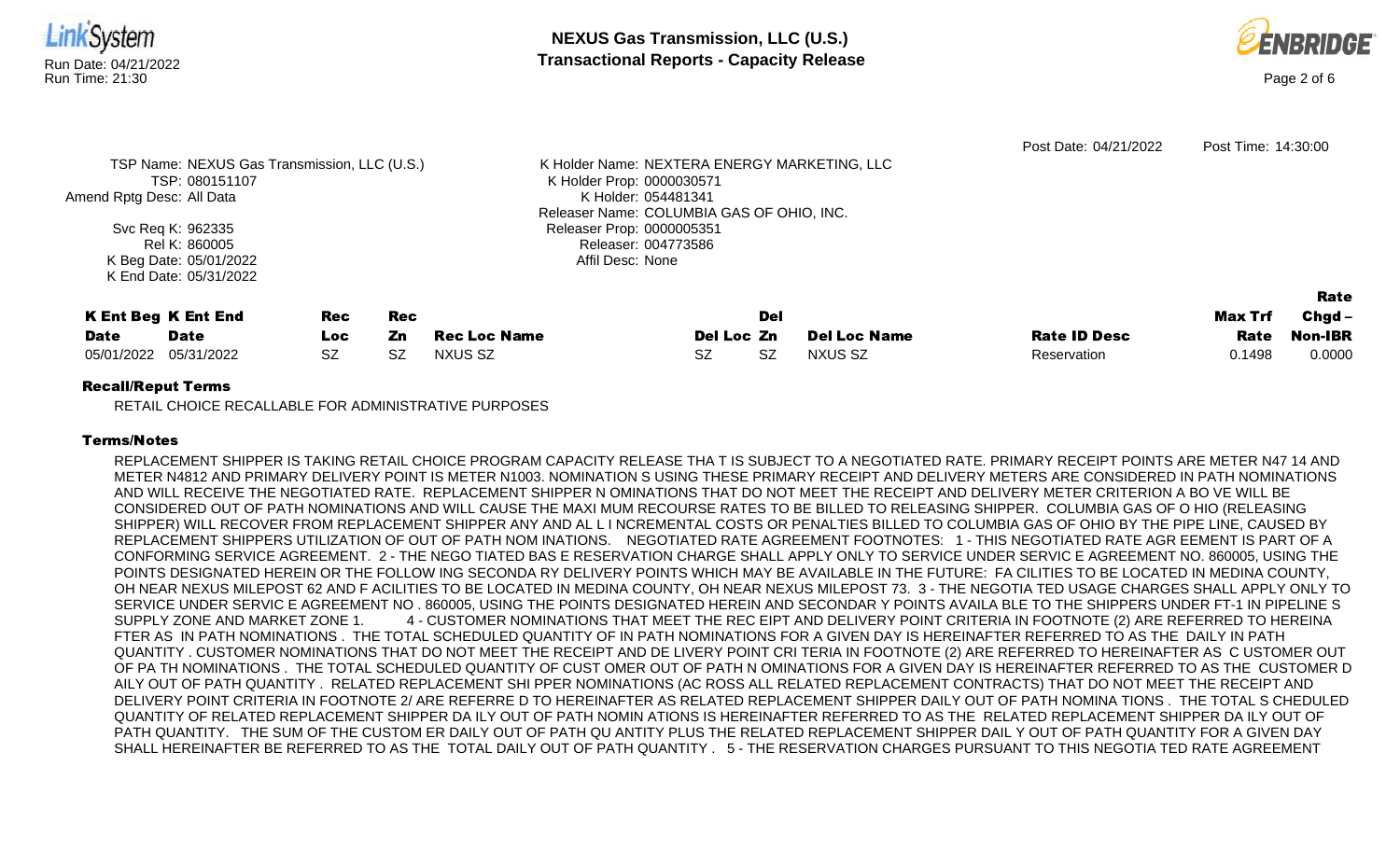

**NEXUS Gas Transmission, LLC (U.S.)** Run Date: 04/21/2022 **Transactional Reports - Capacity Release**



Post Date: 04/21/2022 Post Time: 14:30:00

TSP Name: NEXUS Gas Transmission, LLC (U.S.) TSP: 080151107 Amend Rptg Desc: All Data

> Svc Req K: 962335 Rel K: 860005 K Beg Date: 05/01/2022 K End Date: 05/31/2022

K Holder Name: NEXTERA ENERGY MARKETING, LLC K Holder Prop: 0000030571 K Holder: 054481341 Releaser Name: COLUMBIA GAS OF OHIO, INC. Releaser Prop: 0000005351 Releaser: 004773586 Affil Desc: None

# Terms/Notes

WILL BE CALCULATED DAILY. THE DAILY EQUIVALENT OF TH E NEGOTIATED BASE RESERVATION CHARGE (AS ADJU STED IN ACCORDANCE WITH THE ABOVE) SHALL APPLY EACH DAY TO THE GREATER O F A) ZERO OR B) THE MDQ LES S THE TOTAL DAILY OUT OF PATH QUANTITY. THE DAILY EQUIVALENT RECOURSE R ATE (AS SUCH TERM IS DEFINED HEREIN AND AS SUCH TERM APPLIES TO THE RESE RVATION CHARGE) (INCLUSIVE OF ALL RESERVAT ION SURCHARGES AND OTHER RESER VATION CHARGES) SHALL APPLY EACH DAY TO T HE LESSER OF A) THE MDQ OR B) T HE TOTAL DAILY OUT OF PATH QUANTITY.

Bid Evaluation Terms:- NET REVENUE;

Surcharge Footnote:

Maximum Tariff Rate does not include ACA surcharge, ACA surcharge will be charged based on Tariff provisions.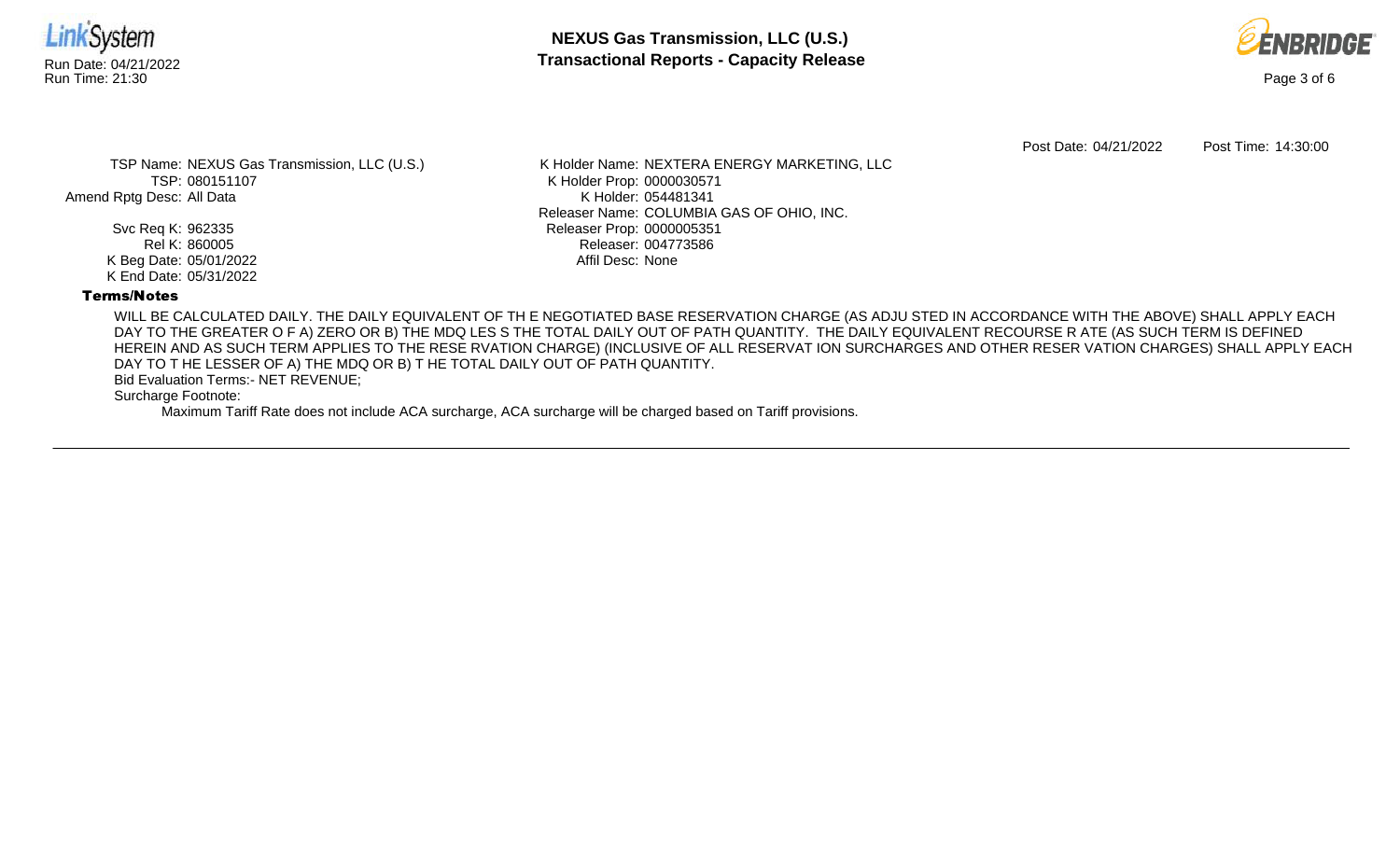



|                                 |                 |                                                                                      |                  |                                     |                     |                                           |                                                                                                                    | Post Date: 04/21/2022 |     |                                | Post Time: 14:30:00 |
|---------------------------------|-----------------|--------------------------------------------------------------------------------------|------------------|-------------------------------------|---------------------|-------------------------------------------|--------------------------------------------------------------------------------------------------------------------|-----------------------|-----|--------------------------------|---------------------|
|                                 |                 | TSP Name: NEXUS Gas Transmission, LLC (U.S.)                                         |                  | K Holder Name: SNYDER BROTHERS INC. |                     |                                           |                                                                                                                    |                       |     |                                |                     |
|                                 | TSP: 080151107  |                                                                                      |                  | K Holder Prop: 0000029229           |                     |                                           |                                                                                                                    |                       |     |                                |                     |
| Amend Rptg Desc: All Data       |                 |                                                                                      |                  |                                     | K Holder: 007910433 |                                           |                                                                                                                    |                       |     |                                |                     |
|                                 |                 |                                                                                      |                  |                                     |                     | Releaser Name: COLUMBIA GAS OF OHIO, INC. |                                                                                                                    |                       |     |                                |                     |
| Svc Req K: 962336               |                 |                                                                                      |                  | Releaser Prop: 0000005351           |                     |                                           |                                                                                                                    |                       |     |                                |                     |
| Rel K: 860005                   |                 |                                                                                      |                  |                                     | Releaser: 004773586 |                                           |                                                                                                                    |                       |     |                                |                     |
| K Beg Date: 05/01/2022          |                 |                                                                                      |                  | Affil Desc: None                    |                     |                                           |                                                                                                                    |                       |     |                                |                     |
| K End Date: 05/31/2022          |                 |                                                                                      |                  |                                     |                     |                                           |                                                                                                                    |                       |     |                                |                     |
| K Qty - K: 56                   |                 | <b>Recall Notif EE: Yes</b>                                                          |                  | K Ent Beg Date: 05/01/2022          |                     |                                           |                                                                                                                    |                       |     |                                |                     |
| SICR Ind: No                    |                 | <b>Recall Notif Eve: Yes</b>                                                         |                  | K Ent End Date: 05/31/2022          |                     |                                           |                                                                                                                    |                       |     |                                |                     |
| RAPP Desc: No<br>Prev Rel: 2    |                 | <b>Recall Notif ID1: Yes</b><br>Recall Notif ID2: Yes                                |                  | Rate Sch: FT-1                      |                     |                                           | K Stat Desc: New                                                                                                   |                       |     |                                |                     |
|                                 |                 | Recall Notif ID3: Yes                                                                |                  | Res Rate Basis Desc: Per day        |                     |                                           |                                                                                                                    |                       |     |                                |                     |
| Bus Day Ind: No                 |                 | Recall Notif Timely: Yes                                                             |                  |                                     |                     |                                           |                                                                                                                    |                       |     |                                |                     |
| All Re-rel Desc: Re-releasable  |                 |                                                                                      |                  |                                     |                     |                                           | Bidder Bid Basis Desc: Non-Index-Based Release - Absolute dollars and cents per unit basis                         |                       |     |                                |                     |
| Repl SR Role Ind: Retail Choice |                 |                                                                                      |                  | Ngtd Rate Ind Desc: No              |                     |                                           |                                                                                                                    |                       |     |                                |                     |
|                                 |                 | Perm Rel Desc: Capacity is not being permanently released                            |                  | Mkt Based Rate Ind: No              |                     |                                           |                                                                                                                    |                       |     |                                |                     |
|                                 |                 | Prearr Deal Desc: Offer is subject to a prearranged deal                             |                  |                                     |                     |                                           | Surchg Ind Desc: Rate(s) stated include all applicable surcharges; no surcharge detail or surcharge total provided |                       |     |                                |                     |
|                                 |                 | Recall/Reput Desc: Capacity recallable but not reputtable.                           |                  |                                     |                     |                                           |                                                                                                                    |                       |     |                                |                     |
|                                 |                 | IBR Ind: No - the release does not utilize index-based pricing for capacity release. |                  |                                     |                     |                                           |                                                                                                                    |                       |     |                                |                     |
| <b>K Ent Beg Date</b>           |                 | <b>K Ent End Date</b>                                                                | <b>Seasnl St</b> | <b>Seasnl End</b>                   |                     | K Qty - K                                 |                                                                                                                    |                       |     |                                |                     |
| 05/01/2022                      |                 | 05/31/2022                                                                           |                  |                                     |                     | 56                                        |                                                                                                                    |                       |     |                                |                     |
|                                 |                 |                                                                                      |                  |                                     |                     |                                           |                                                                                                                    |                       |     |                                |                     |
|                                 |                 |                                                                                      |                  |                                     | Loc                 |                                           |                                                                                                                    |                       |     | <b>Seasni</b> Seasni K Ent Beg | <b>K Ent End</b>    |
| <b>Loc</b>                      | <b>Loc Name</b> |                                                                                      |                  |                                     | Zn                  | K Qty - Loc                               | <b>Loc/QTI Desc</b>                                                                                                | <b>St</b>             | End | <b>Date</b>                    | <b>Date</b>         |
| N1003                           | NEXUS/CPG       |                                                                                      |                  |                                     | M1                  | 56                                        | Delivery point(s) quantity                                                                                         |                       |     | 05/01/2022                     | 05/31/2022          |
| N4714                           |                 | DTE APPALACHIA GATHERING HIGH NOON                                                   |                  |                                     | <b>SZ</b>           | 56                                        | Receipt point(s) quantity                                                                                          |                       |     | 05/01/2022                     | 05/31/2022          |
| N4812                           |                 | MARKWEST UTICA EMG/TWP RD 240-BERNE, MONROE CO., OH                                  |                  |                                     | <b>SZ</b>           | 56                                        | Receipt point(s) quantity                                                                                          |                       |     | 05/01/2022                     | 05/31/2022          |
|                                 |                 |                                                                                      |                  |                                     |                     |                                           |                                                                                                                    |                       |     |                                |                     |
|                                 |                 |                                                                                      |                  |                                     |                     |                                           |                                                                                                                    |                       |     |                                |                     |

|             |                            |            |     |                     |                |                |                     |                     |         | Rate     |
|-------------|----------------------------|------------|-----|---------------------|----------------|----------------|---------------------|---------------------|---------|----------|
|             | <b>K Ent Beg K Ent End</b> | <b>Rec</b> | Rec |                     |                | Del            |                     |                     | Max Trf | $Chgd -$ |
| <b>Date</b> | <b>Date</b>                | Loc        | Zn  | <b>Rec Loc Name</b> | Del Loc Zn     |                | <b>Del Loc Name</b> | <b>Rate ID Desc</b> | Rate    | Non-IBR  |
| 05/01/2022  | 05/31/2022                 | M1         | M1  | NXUS M1             | M <sub>1</sub> | M <sub>1</sub> | NXUS M1             | Commodity           | 0.0057  | 0.0057   |
|             | 05/01/2022 05/31/2022      | M1         | M1  | NXUS M1             | <b>SZ</b>      | <b>SZ</b>      | NXUS SZ             | Commodity           | 0.0057  | 0.0057   |
|             | 05/01/2022 05/31/2022      | <b>SZ</b>  | SZ  | NXUS SZ             | M <sub>1</sub> | M <sub>1</sub> | NXUS M1             | Commodity           | 0.0057  | 0.0057   |
|             | 05/01/2022 05/31/2022      | <b>SZ</b>  | SZ  | NXUS SZ             | <b>SZ</b>      | <b>SZ</b>      | NXUS SZ             | Commodity           | 0.0000  | 0.0000   |
|             | 05/01/2022 05/31/2022      | M1         | M1  | NXUS M1             | M <sub>1</sub> | M1             | <b>NXUS M1</b>      | Reservation         | 0.8167  | 0.7500   |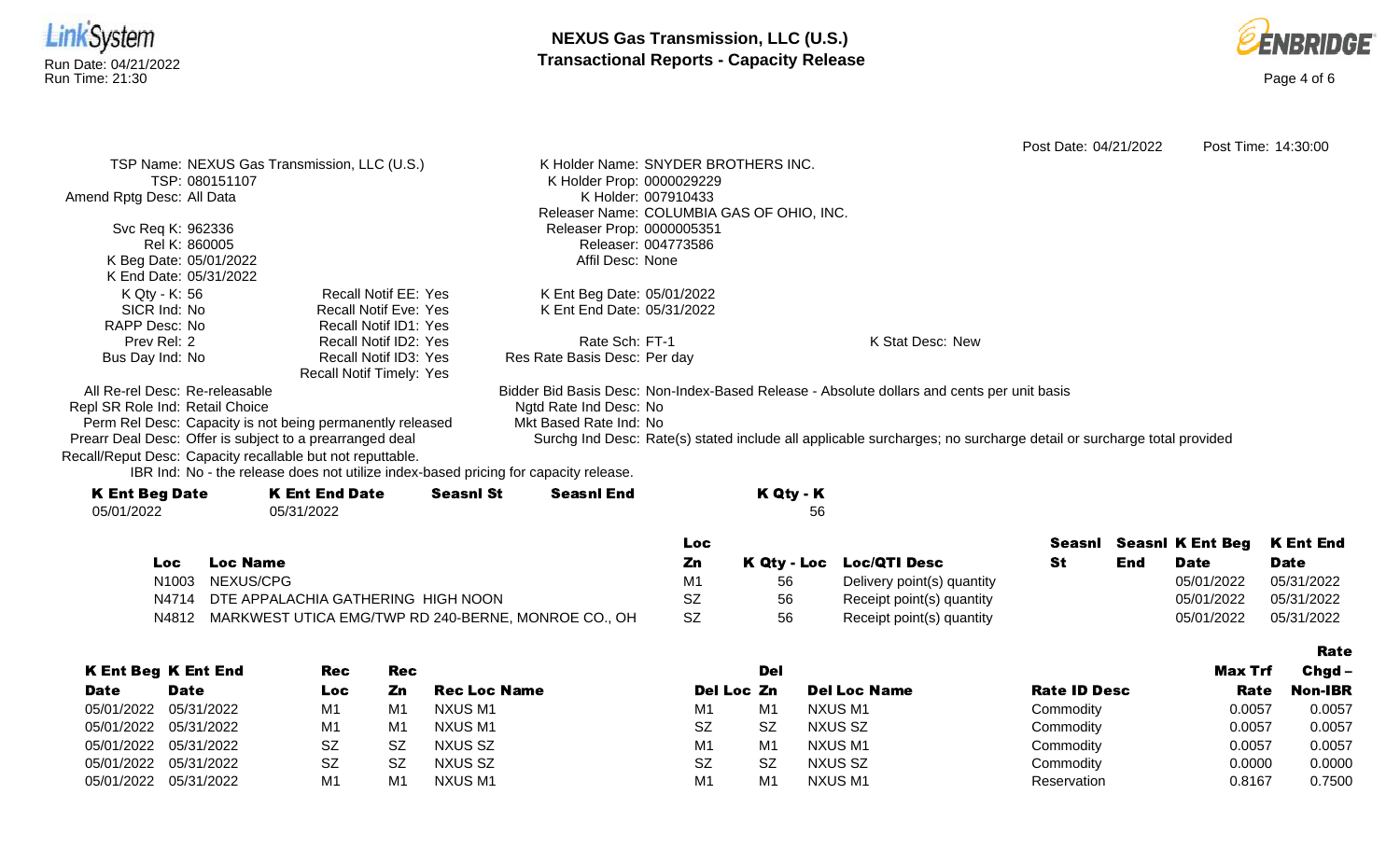

|                       |                            |     |     |              |            |     |                     |                     |         | Rate     |
|-----------------------|----------------------------|-----|-----|--------------|------------|-----|---------------------|---------------------|---------|----------|
|                       | <b>K Ent Beg K Ent End</b> | Rec | Rec |              |            | Del |                     |                     | Max Trf | $Chgd -$ |
| <b>Date</b>           | Date                       | Loc | Zn  | Rec Loc Name | Del Loc Zn |     | <b>Del Loc Name</b> | <b>Rate ID Desc</b> | Rate    | Non-IBR  |
| 05/01/2022 05/31/2022 |                            | SZ  | SZ  | NXUS SZ      | SZ         | SZ  | <b>NXUS SZ</b>      | Reservation         | 0.1498  | 0.0000   |

Affil Desc: None

## Recall/Reput Terms

K Beg Date: 05/01/2022 K End Date: 05/31/2022

RETAIL CHOICE RECALLABLE FOR ADMINISTRATIVE PURPOSES

## Terms/Notes

REPLACEMENT SHIPPER IS TAKING RETAIL CHOICE PROGRAM CAPACITY RELEASE THA T IS SUBJECT TO A NEGOTIATED RATE. PRIMARY RECEIPT POINTS ARE METER N47 14 AND METER N4812 AND PRIMARY DELIVERY POINT IS METER N1003. NOMINATION S USING THESE PRIMARY RECEIPT AND DELIVERY METERS ARE CONSIDERED IN PATH NOMINATIONS AND WILL RECEIVE THE NEGOTIATED RATE. REPLACEMENT SHIPPER N OMINATIONS THAT DO NOT MEET THE RECEIPT AND DELIVERY METER CRITERION A BO VE WILL BE CONSIDERED OUT OF PATH NOMINATIONS AND WILL CAUSE THE MAXI MUM RECOURSE RATES TO BE BILLED TO RELEASING SHIPPER. COLUMBIA GAS OF O HIO (RELEASING SHIPPER) WILL RECOVER FROM REPLACEMENT SHIPPER ANY AND AL L I NCREMENTAL COSTS OR PENALTIES BILLED TO COLUMBIA GAS OF OHIO BY THE PIPE LINE, CAUSED BY REPLACEMENT SHIPPERS UTILIZATION OF OUT OF PATH NOM INATIONS. NEGOTIATED RATE AGREEMENT FOOTNOTES: 1 - THIS NEGOTIATED RATE AGR EEMENT IS PART OF A CONFORMING SERVICE AGREEMENT. 2 - THE NEGO TIATED BAS E RESERVATION CHARGE SHALL APPLY ONLY TO SERVICE UNDER SERVIC E AGREEMENT NO. 860005, USING THE POINTS DESIGNATED HEREIN OR THE FOLLOW ING SECONDA RY DELIVERY POINTS WHICH MAY BE AVAILABLE IN THE FUTURE: FA CILITIES TO BE LOCATED IN MEDINA COUNTY, OH NEAR NEXUS MILEPOST 62 AND F ACILITIES TO BE LOCATED IN MEDINA COUNTY, OH NEAR NEXUS MILEPOST 73. 3 - THE NEGOTIA TED USAGE CHARGES SHALL APPLY ONLY TO SERVICE UNDER SERVIC E AGREEMENT NO . 860005, USING THE POINTS DESIGNATED HEREIN AND SECONDAR Y POINTS AVAILA BLE TO THE SHIPPERS UNDER FT-1 IN PIPELINE S SUPPLY ZONE AND MARKET ZONE 1. 4 - CUSTOMER NOMINATIONS THAT MEET THE REC EIPT AND DELIVERY POINT CRITERIA IN FOOTNOTE (2) ARE REFERRED TO HEREINA FTER AS IN PATH NOMINATIONS . THE TOTAL SCHEDULED QUANTITY OF IN PATH NOMINATIONS FOR A GIVEN DAY IS HEREINAFTER REFERRED TO AS THE DAILY IN PATH QUANTITY . CUSTOMER NOMINATIONS THAT DO NOT MEET THE RECEIPT AND DE LIVERY POINT CRI TERIA IN FOOTNOTE (2) ARE REFERRED TO HEREINAFTER AS C USTOMER OUT OF PA TH NOMINATIONS . THE TOTAL SCHEDULED QUANTITY OF CUST OMER OUT OF PATH N OMINATIONS FOR A GIVEN DAY IS HEREINAFTER REFERRED TO AS THE CUSTOMER D AILY OUT OF PATH QUANTITY . RELATED REPLACEMENT SHI PPER NOMINATIONS (AC ROSS ALL RELATED REPLACEMENT CONTRACTS) THAT DO NOT MEET THE RECEIPT AND DELIVERY POINT CRITERIA IN FOOTNOTE 2/ ARE REFERRE D TO HEREINAFTER AS RELATED REPLACEMENT SHIPPER DAILY OUT OF PATH NOMINA TIONS . THE TOTAL S CHEDULED QUANTITY OF RELATED REPLACEMENT SHIPPER DA ILY OUT OF PATH NOMIN ATIONS IS HEREINAFTER REFERRED TO AS THE RELATED REPLACEMENT SHIPPER DA ILY OUT OF PATH QUANTITY. THE SUM OF THE CUSTOM ER DAILY OUT OF PATH QU ANTITY PLUS THE RELATED REPLACEMENT SHIPPER DAIL Y OUT OF PATH QUANTITY FOR A GIVEN DAY SHALL HEREINAFTER BE REFERRED TO AS THE TOTAL DAILY OUT OF PATH QUANTITY . 5 - THE RESERVATION CHARGES PURSUANT TO THIS NEGOTIA TED RATE AGREEMENT